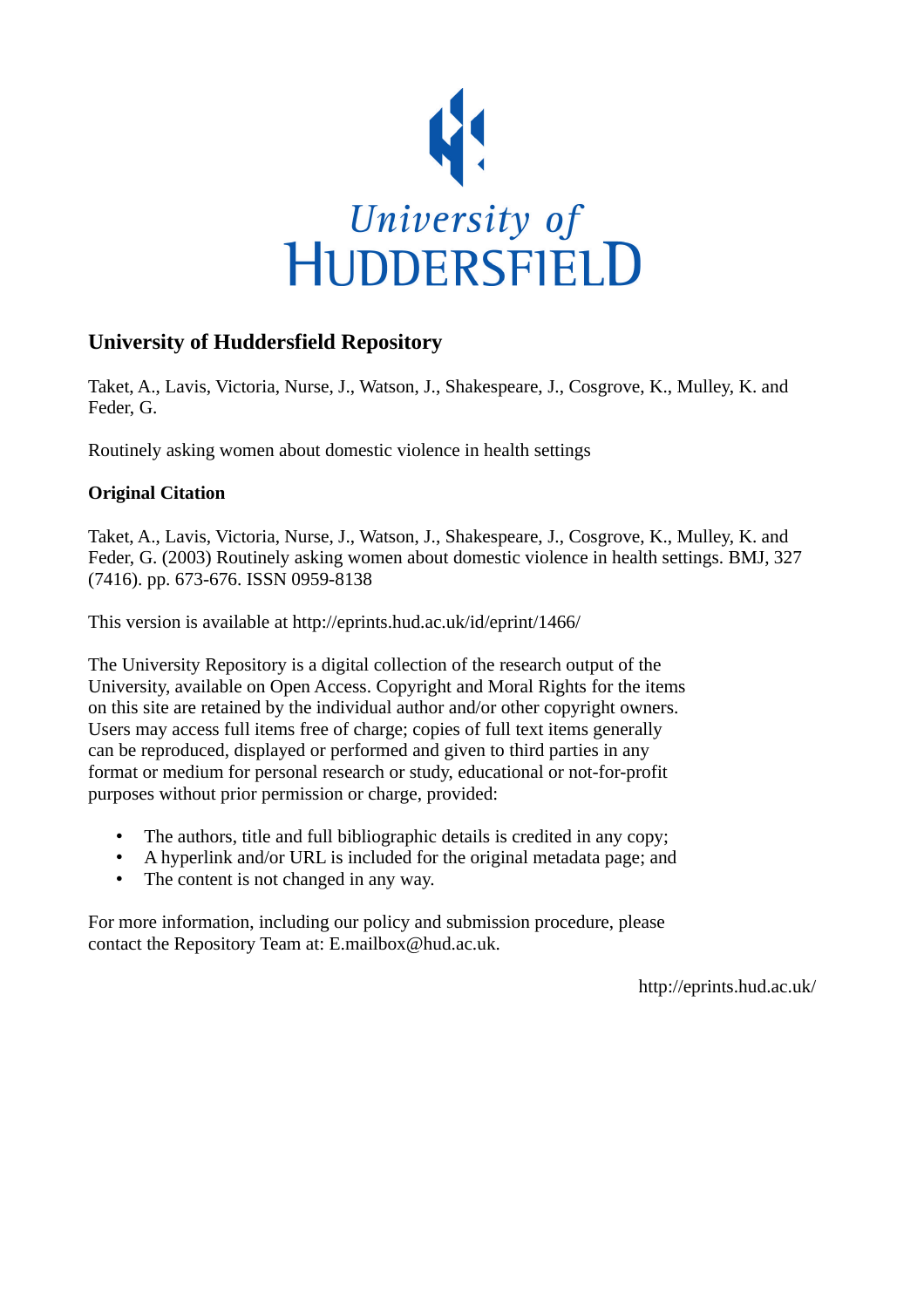# Education and debate

# **Routinely asking women about domestic violence in health settings**

Ann Taket, Jo Nurse, Katrina Smith, Judy Watson, Judy Shakespeare, Vicky Lavis, Katie Cosgrove, Kate Mulley, Gene Feder

Health professionals are ideally placed to identify domestic violence but cannot do so without training on raising the issue and knowledge of advice and support services

The stigma surrounding domestic violence means that many of those affected are reluctant or do not know how to get help. A systematic review of screening for domestic violence in healthcare settings concluded that although there was insufficient evidence to recommend screening programmes, health services should aim to identify and support women experiencing domestic violence.<sup>1</sup> The review highlighted the importance of education and training of clinicians in promoting disclosure of abuse and appropriate responses.<sup>1</sup> We argue that a strong case exists for routinely inquiring about partner abuse in many healthcare settings.

### **Size of problem**

Domestic violence includes emotional, sexual, and economic abuse as well as physical violence. The different



one partner over the other. To reinforce the fact that domestic violence does not necessarily involve physical violence, we prefer the term partner abuse. Abuse can continue after the partners have separated. Partner abuse occurs in all types of relationships,

forms of abuse may occur together or on their own, although always in the context of coercive control by

both same sex and heterosexual.<sup>2</sup> Although about one in seven men in the United Kingdom report experiencing physical assault by a current or former partner,<sup>3</sup> these incidents are generally less serious than those reported by women, and men are less likely to be injured, frightened, or seek medical care.<sup>4</sup> The context and severity of violence by men against women makes domestic violence against women a much larger problem in public health terms.<sup>2 5</sup> Worldwide,  $10-50\%$  of women report having been hit or physically assaulted by an intimate partner at some time.<sup>w1</sup> In the United Kingdom, 23% of women aged 16-59 have been physically assaulted by a current or former partner, and two women are killed every week.<sup>3</sup> This article therefore focuses on routine inquiry of women accessing health services.

#### **Effects on health**

One reason for making domestic violence a health service priority is that it greatly affects the health of those in abusive relationships (box 1). In addition, children growing up with domestic violence are 30-60% more likely to experience child abuse<sup>6 w2 w3</sup> and have higher rates of problems such as sleep disturbance, poor school performance, emotional detachment, stammering, suicide attempts, and aggressive and disruptive behaviour.<sup>w4-w7</sup> Children who witness domestic violence learn to accept violence as an appropriate method of resolving conflict and are more likely to repeat patterns in adulthood.<sup>w8</sup>

## **Routine inquiry or screening?**

Screening, as defined by the UK National Screening Committee, refers to the application of a standardised question or test according to a procedure that does not vary from place to place. Routine inquiry is a more

Faculty of Health and Social Care, London South Bank University, London SE1 0AA Ann Taket *professor of primary health care*

Health Policy Unit, London School of Hygiene and Tropical Medicine, London WC1E 7HT Jo Nurse *specialist registrar in public health*

Public Health **Directorate** Greenwich Primary Care Trust, London **SE10 8OG** Katrina Smith *epidemiologist*

Crown Prosecution Service Headquarters. MWB Business Exchange, London EC4A 2AB Judy Watson

*domestic violence project manager*

Summertown Group Practice, Oxford OX2 7BS Judy Shakespeare *general practitioner* continued over

*BMJ* 2003;327:673–6



References w1-w17 are available on bmj.com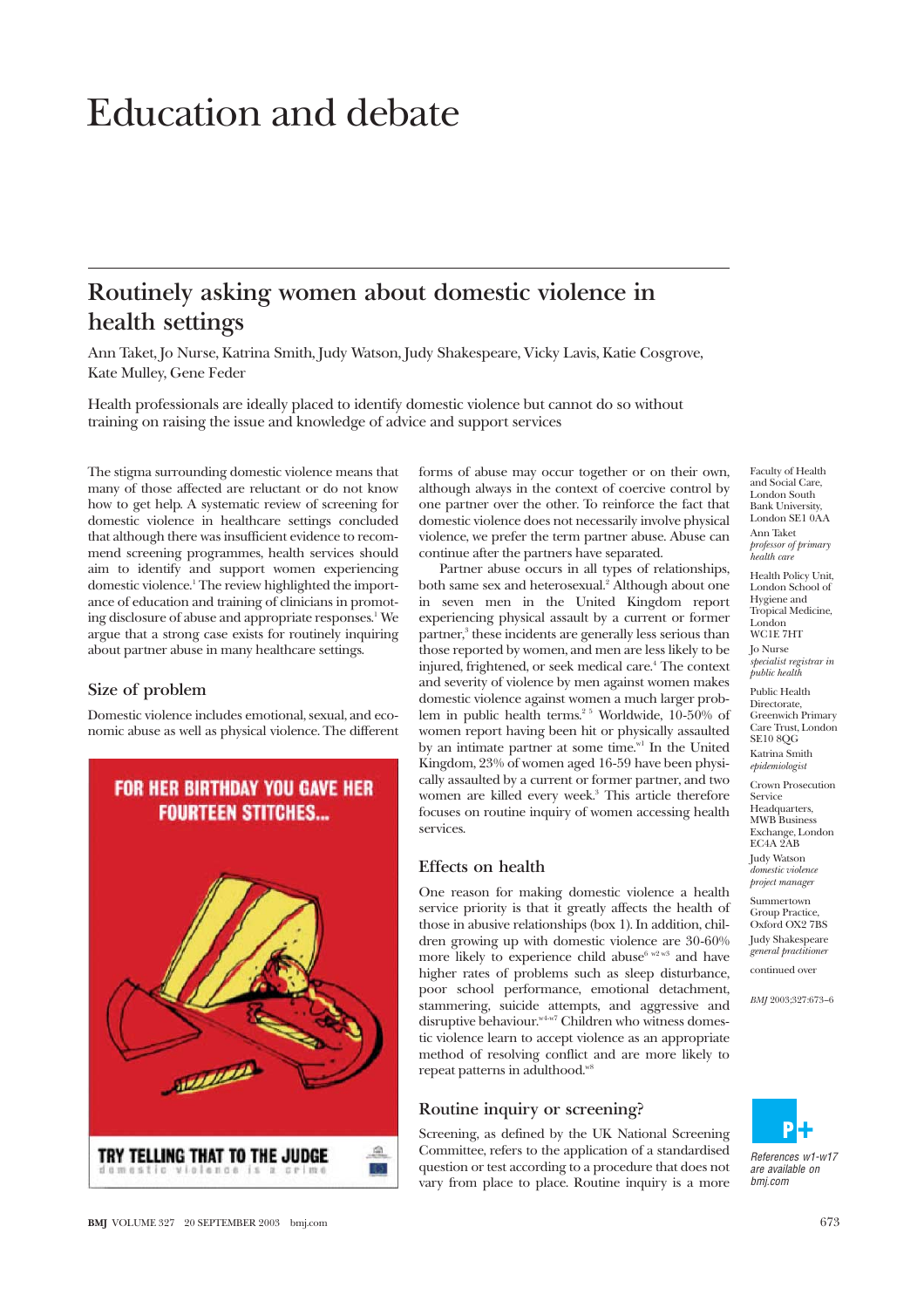University of Huddersfield, Huddersfield HD1 3DH Vicky Lavis *part time lecturer in psychology*

Department of Public Health, Greater Glasgow NHS Board, Dalian House, Glasgow G3 8YU Katie Cosgrove *programmes manager for gender based violence*

Victim Support, Cranmer House, London SW9 6DZ Kate Mulley *policy manager*

Department of General Practice, Queen Mary, University of London, London E1 4NS Gene Feder *professor of primary care research and development*

Correspondence to: A Taket taketa@sbu.ac.uk

#### **Box 1: Health effects of domestic violence**

- Injuries from assault
- Chronic health problems such as irritable bowel syndrome, backache, and headaches<sup>w9</sup>
- $\bullet$  Increased unintended pregnancies, terminations, $N^{10}$ and low birthweight babies<sup>w1</sup>
- Higher rates of sexually transmitted infections,
- including  $HIV^{w12}$
- Higher rates of depression, anxiety, post-traumatic
- stress disorder,<sup>w13</sup> self harm, and suicide<sup>w</sup>

suitable approach for domestic violence. In routine inquiry, procedures are not necessarily standardised but questions are asked routinely in certain settings or if indicators of abuse arise. Further research is needed to clarify when routine inquiry is appropriate and how best to implement it.

#### **Why do we need routine inquiry?**

Box 2 lists some of the advantages of routine inquiry about partner abuse. The rates of disclosure of abuse without direct questioning in healthcare settings are poor. The high prevalence and health effects of partner abuse therefore make it important for health professionals to ask directly about domestic violence. Pragmatically, routine inquiry is the only way to increase the proportion of women who disclose abuse and who may benefit from intervention. It has a high level of acceptability, both among women who have experienced domestic violence and among those who have not,<sup>178</sup> although a minority of women do not like the idea.<sup>1</sup>

Health services are the best place for routine inquiry because they have the most frequent and widest contact with the population of all public services. Most women regularly access services such as contraception advice, cervical and breast screening programmes, maternity care, and care for their children. In addition, women experiencing domestic violence access health services more frequently. A Canadian study found that they were three times more likely to access emergency health services than women who had not experienced abuse.<sup>9</sup>

In the United Kingdom, over 90% of the population comes into contact with primary healthcare services within five years. This places primary healthcare professionals in a unique position to identify women experiencing abuse and empower

#### **Box 2: Advantages of routinely inquiring about domestic violence**

- Uncovers hidden cases of domestic violence
- Changes perceived acceptability of violence in relationships
- Makes it easier for women to access support services earlier
- Changes health professionals' knowledge and attitudes towards domestic violence and helps to reduce social stigma
- Helps maintain the safety of women experiencing domestic violence

them to access support by providing information about or referring them to local services. Women report that it is difficult to find out about public and voluntary services for partner abuse.

#### **Health benefits of routine inquiry**

Although there is little research measuring women centred outcomes of health service based interventions,<sup>1</sup> substantial qualitative evidence indicates the potential health benefits of routine inquiry. Most evaluations of routine inquiry have focused on process indicators, such as the quality of staff training, the number of women asked about domestic violence, referral to support agencies, and documentation. However, several studies have shown the benefit of use of specialised support services for women and children, and routine inquiry enables access to such services.

One study evaluated an advocacy service for women experiencing domestic violence using a randomised design. Women were interviewed six times over two years, and women in the intervention group reported a higher quality of life, decreased difficulty in obtaining community resources, and less violence over time than women in the control group.<sup>10 w14</sup>

Another study of 200 women who had used domestic violence outreach services, found that 46% were living in situations of domestic violence when they first contacted the service. All of these women reported that the outreach services had helped them to leave the abusive relationship—a valued outcome for them.6 Qualitative evidence of positive outcomes in healthcare settings, $8^{11 \text{ w15}}$  is complemented by studies of specialised support services outside health services. $6^{6}$  12–14 w16 w17

## **Implementing routine inquiry**

The best way to implement a system of routine inquiry depends on the context, including the organisation and capacity of local agencies offering support to women experiencing partner abuse. Women need to be asked about abuse in a non-judgmental manner<sup>15</sup> and to receive clear information on service options, especially about agencies offering support or advocacy services, and help with plans to ensure their safety. Health professionals cannot be expected to undertake this task without training.<sup>2</sup>

Routine inquiry needs to be flexible. Implementation will be more straightforward in situations where staff take structured histories routinely or in the context of concern about child protection issues. For example, the fifth report of the confidential inquiries into maternal deaths (1997-9) recommends that all women are asked about domestic violence at antenatal booking by their midwife and that they should have the opportunity to talk to their midwife without their partner present at least once during pregnancy.16 In some general practices, well women clinics carry out regular health checks on all women registered with the practice, and asking about domestic violence forms part of this check. When time with patients is more limited, however, questioning may be more appropriate when indicators of abuse arise in the consultation or to ascertain the cause of injuries or health problems, such as depression.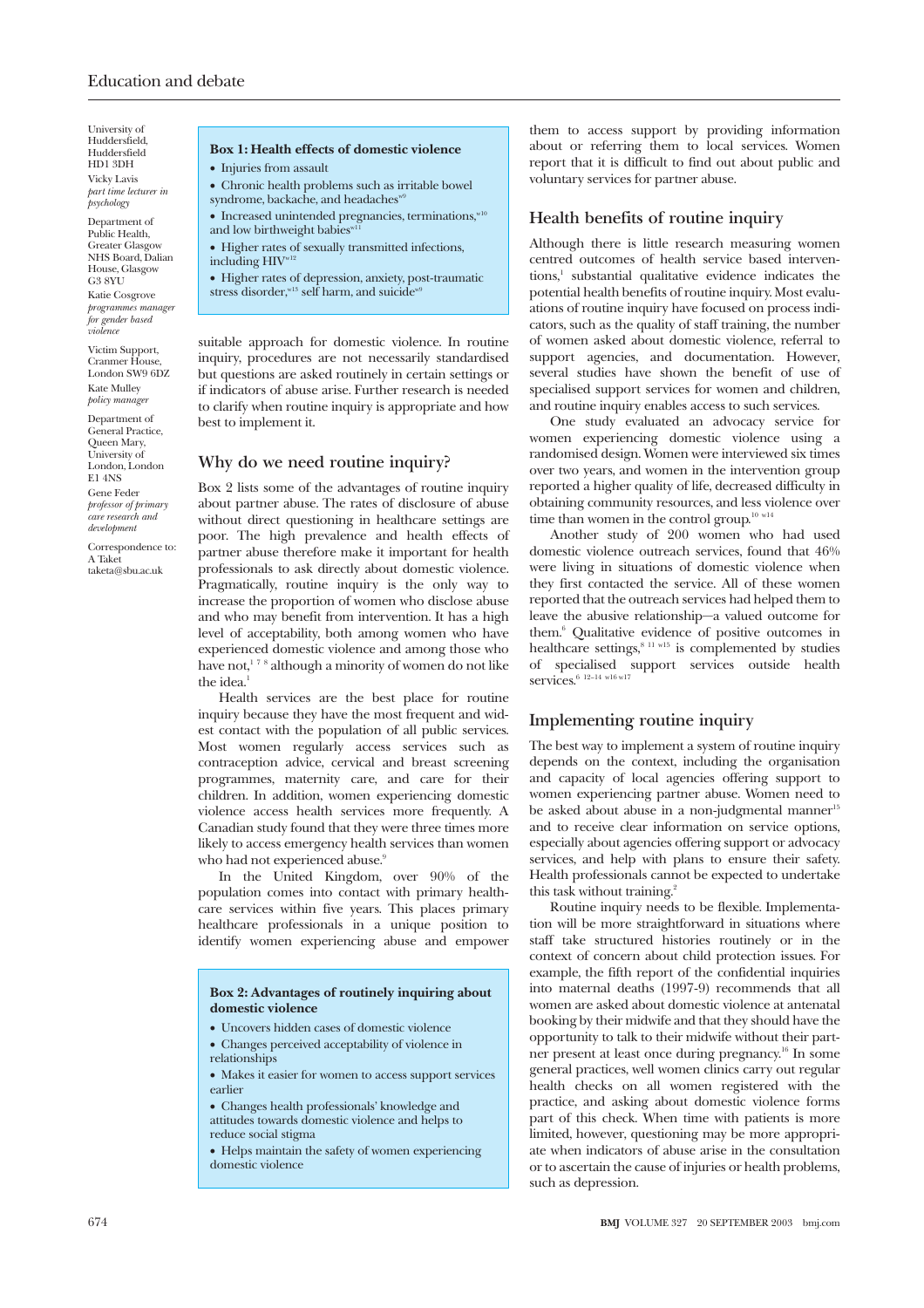## **Barriers to routine inquiry**

Although routine inquiry is more flexible than screening, objections are still likely to be raised.17 One difficulty is the potential risk to the woman being asked about abuse, and interview studies have shown women are concerned about breaches in confidentiality.<sup>18</sup> Safety of women who have disclosed to a health professional must be a priority, and we recommend routine inquiry should be done only by those who are properly trained and when protocols that prioritise safety have been established.

Training of health professionals to respond appropriately to women disclosing abuse and increasing their knowledge of local advocacy and support services has been shown to alleviate their concerns about "opening a can of worms" and to encourage professionals to ask about abuse. $8^{19}$  Training has also been shown to overcome some of the other barriers to routine inquiry. These include ambivalent attitudes of staff, difficulties in framing questions or seeing the patient alone, recording information, legal implications, confidentiality, child protection concerns, lack of awareness of support services, frustration at survivors' responses, raising expectations of the client, safety, time management, and issues relating to ethnicity and class.<sup>78 192</sup>

Time pressure, staff shortages, and problems in sustaining interventions, particularly training, are common in many health settings and require reform at a structural and policy level. We need to appoint local leaders for partner abuse who can provide or coordinate training in all health settings. Although the government has advocated this approach, so far it has not provided any additional resources, targets, or time frames. Action may be easier to achieve if domestic violence forms part of the priorities set for health within local strategic partnerships established by primary care trusts.

#### **Box 3: Resources for women and health professionals**

Department of Health. Domestic violence: a resource manual for health care professionals. London: DoH, 2000 (www.doh.gov.uk/domestic.htm) Women's Aid Federation website (www.womensaid.org.uk) Data source on domestic violence (www.domesticviolencedata.org)

#### **Professional guidance**

British Medical Association. *Domestic violence: a health care issue?* (www.bma.org.uk/ap.nsf/Content/ Domestic+violence:+a+health+care+issue) Royal College of General Practitioners. *Domestic violence: the general practitioners' role.* (www.rcgp.org.uk/ rcgp/corporate/position/dom\_violence) Royal College of Midwives. *Domestic abuse in pregnancy. Position paper 19a.* (www.rcm.org.uk/data/info\_centre/ data/position\_papers.htm)

#### **Local information and training manuals**

Camden: www.camden.gov.uk/camden/links/ equalities/dm\_health.htm Leeds Interagency Project (0113 2349090 or admin@liap.demon.co.uk) Redbridge and Waltham Forest Domestic Violence Health Project (www.dvhp.org) Salford (contact Kim Whitehead, 0161-2124450 or kim.whitehead@salford-pct.nhs.uk)

### **Summary points**

Partner abuse is common and affects physical, mental, reproductive, and sexual health

Routine inquiry in healthcare settings can reduce the effects of partner abuse

Routine inquiry is acceptable to women

Inquiry must be accompanied by information on support services and safety planning

Health professionals need training and protocols to establish routine inquiry safely

#### **Implications for practice**

Although national and local health policy and practice must develop and evolve alongside future research, the growing evidence of the health effects of domestic violence means the health sector can no longer avoid its responsibility to take partner abuse seriously. Health professionals can play an important part now by identifying women experiencing domestic violence and enabling them to access further support. Box 3 lists some useful resources available in the United Kingdom. The health sector also has a wider role—for example, in raising awareness by displaying information on partner abuse and support services and in promoting non-violent methods of resolving conflict as part of treatment for substance and alcohol abuse.

Contributors and sources: The authors comprise a diverse range of health professionals and academics. They are all members of the Domestic Violence and Health Research Forum, which meets twice a year to discuss methodological and policy issues and promote research into the health consequences of domestic violence and appropriate interventions in health, social, and voluntary sectors. This article was written in response to concerns about responses to the publication of a systematic review on whether health professionals should screen for domestic violence.

Competing interests: GF's research group could benefit if funding for research into domestic violence was increased.

- 1 Ramsey J, Richardson J, Carter YH, Davidson L, Feder G. Should health professionals screen women for domestic violence? Systematic review. *BMJ* 2002;325:314.
- 2 Krug G, Dahlberg L, Mercy J, Zwi A, Lozano Generve R, eds. *World report on violence and health.* Geneva: World Health Organization, 2002.
- www5.who.int/violence\_injury\_prevention/main.cfm?p=0000000117<br>3 Mirlees-Black G. Domestic violence: findings from a new British crime survey<br>self completion questionnaire. Home Office research study 191. London: Home
- Office, 1999. 4 Department of Health. *Domestic violence: a resource manual for health care professionals.* London: DoH, 2000. (www.doh.gov.uk/pdfs/domestic.pdf (accessed 11 Mar 2003)
- 5 World Health Organization. Violence against women: a health priority issue. Geneva: WHO, 1997. (FRH/WHD/97.8.)
- 6 Humphreys C, Thiara R. *Routes to safety: protection issues facing abused women and children and the role of outreach services*. Bristol: Women's Aid
- Federation of England, 2002. 7 Watts S. *Evaluation of health service interventions in response to domestic vio*lence against women in Camden and Islington. Reports 1 and 2. London: Lon-<br>don Borough of Camden, 2000/2 (www.camden.gov.uk/camden/links/<br>equalities/pdf/interimhealth.pdf and www.camden.gov.uk/camden/<br>links/equalities/pdf/
- *against women initiative, health projects: final report—exploring the health serv-ice contribution to tackling domestic violence*. London, Home Office (in
- press). 9 Ratner PA. The incidence of wife abuse and mental health status in abused wives in Edmonton, Alberta. *Can J Pub Health* 1993;84:246-9.
- 10 Sullivan C. The community advocacy project: a model for effectively advocating for women with abusive partners. In: Vincent, John P, Ernest